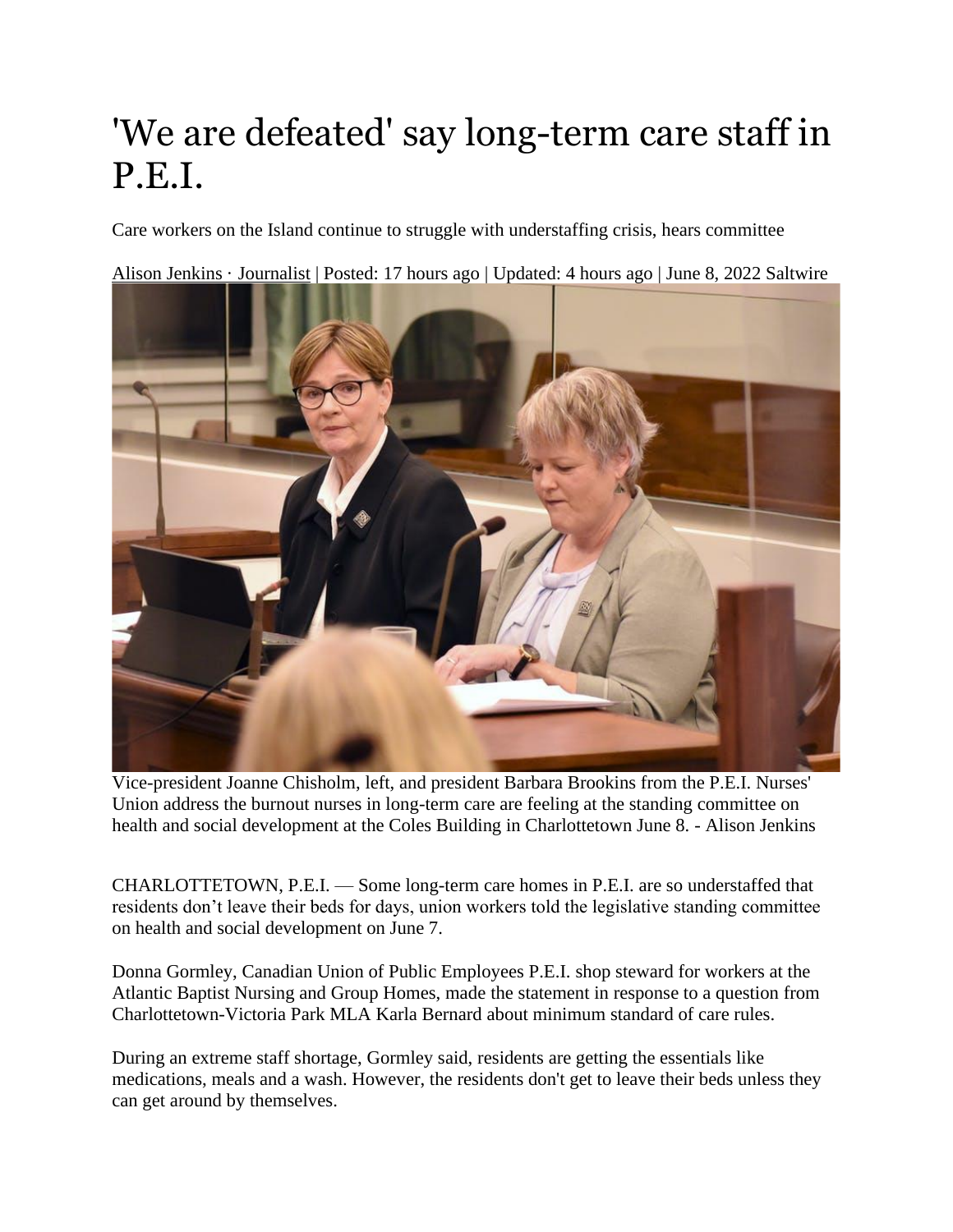"There's been residents who haven't had a bath for four weeks. They're washed every day, but they haven't had a bath. They don't have that pleasure of soaking in a tub. So, it's destitute," said Gormley.

Other activities to get left aside when staffing is short are dining room meals and general social interactions, but it's not because staff lack caring or a desire to do more, said Gormley.

"They do their best, they do their utmost best."



Donna Gormley, left, and Leonard Gallant from the Canadian Union of Public Employees told the standing committee on health and social development on June 8 about the extreme staffing shortages their members are reporting to them. - Alison Jenkins - Alison Jenkins • The Guardian

The standing committee invited representatives from the long-term care sector to speak about current issues and the impact of COVID-19 on the facilities.

Barbara Brookins and Joanne Chisholm of the P.E.I. Nurse's Union said the pressure on registered nurses (RNs) has increased under rules that allow the homes to run with just one RN on site.

"Everybody's tired, but we are defeated," said Chisholm.

Brookins said a 2021 survey revealed nurses felt burnt out; there was in increase in sick days; nurses weren't able to take time for education or vacations; and turnover is high.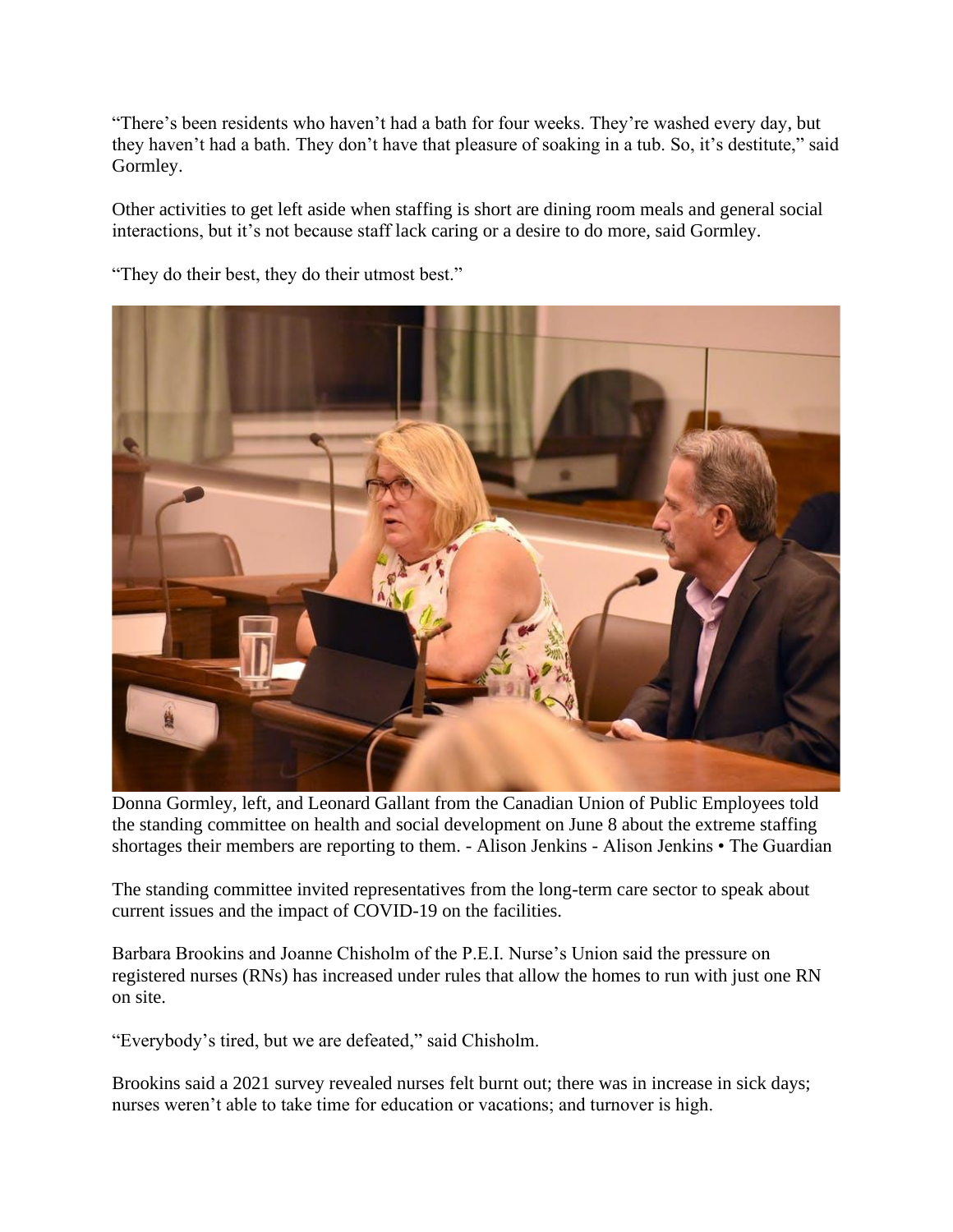For example, Colville Manor employs 1.6 nurses when requirements are for five. Those nurses are asked not only to work understaffed at Colville Manor, but to fill in for other homes as well, said Brookins.

"We are placing our members at an ethical position all the time, where they know it's not appropriate, but no one's listening to them," said Brookins. "It's not a business, it's health care."



Karen Jackson, president of the P.E.I. Union of Public Sector Employees speaks to the standing committee on health and social development at the Coles Building in Charlottetown June 8. - Alison Jenkins - Alison Jenkins • The Guardian

Also speaking at the meeting was Union of Public Sector Employees president Karen Jackson, who said she's been sounding the alarm about understaffing for the last six years. Her union represents licensed practical nurses (LPNs) and residential care workers (RCWs).

"Many experienced caregivers are leaving the long-term care sector because they are (no longer) accepting being underpaid, overworked and under-appreciated," said Jackson. "At times they also feel unable to provide adequate care for their residents to ensure the resident's dignity and safety."

Additionally a recent survey showed that 99 per cent of respondents said they were subjected to violence in the workplace.